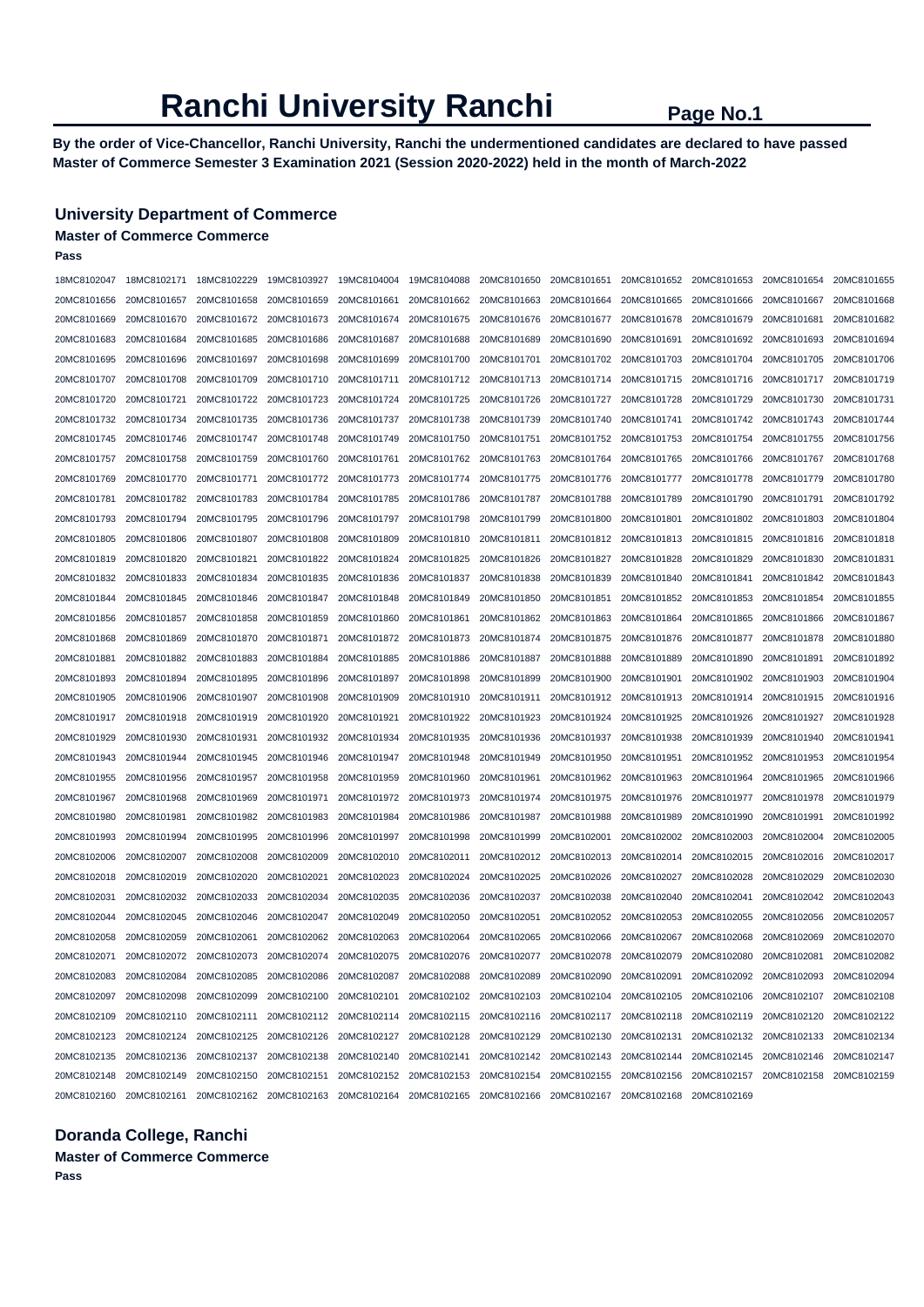# **Ranchi University Ranchi Page No.2**

**By the order of Vice-Chancellor, Ranchi University, Ranchi the undermentioned candidates are declared to have passed Master of Commerce Semester 3 Examination 2021 (Session 2020-2022) held in the month of March-2022** 

| 19MC8105935 | 19MC8105993 | 19MC8106083 | 19MC8106181 | 19MC8106280 | 19MC8106290 | 19MC8106299 | 19MC8106302 | 19MC8106554 | 20MC8105096 | 20MC8105097 | 20MC8105098 |
|-------------|-------------|-------------|-------------|-------------|-------------|-------------|-------------|-------------|-------------|-------------|-------------|
| 20MC8105099 | 20MC8105101 | 20MC8105102 | 20MC8105103 | 20MC8105105 | 20MC8105106 | 20MC8105107 | 20MC8105108 | 20MC8105109 | 20MC8105110 | 20MC8105111 | 20MC8105112 |
| 20MC8105113 | 20MC8105114 | 20MC8105115 | 20MC8105116 | 20MC8105117 | 20MC8105118 | 20MC8105119 | 20MC8105120 | 20MC8105121 | 20MC8105122 | 20MC8105123 | 20MC8105124 |
| 20MC8105126 | 20MC8105127 | 20MC8105128 | 20MC8105129 | 20MC8105130 | 20MC8105131 | 20MC8105132 | 20MC8105133 | 20MC8105134 | 20MC8105135 | 20MC8105136 | 20MC8105137 |
| 20MC8105138 | 20MC8105139 | 20MC8105140 | 20MC8105141 | 20MC8105142 | 20MC8105143 | 20MC8105145 | 20MC8105147 | 20MC8105148 | 20MC8105149 | 20MC8105150 | 20MC8105151 |
| 20MC8105152 | 20MC8105153 | 20MC8105154 | 20MC8105156 | 20MC8105158 | 20MC8105159 | 20MC8105160 | 20MC8105161 | 20MC8105162 | 20MC8105163 | 20MC8105164 | 20MC8105165 |
| 20MC8105166 | 20MC8105167 | 20MC8105168 | 20MC8105169 | 20MC8105170 | 20MC8105171 | 20MC8105172 | 20MC8105173 | 20MC8105174 | 20MC8105175 | 20MC8105176 | 20MC8105177 |
| 20MC8105178 | 20MC8105179 | 20MC8105180 | 20MC8105181 | 20MC8105182 | 20MC8105183 | 20MC8105184 | 20MC8105185 | 20MC8105186 | 20MC8105188 | 20MC8105189 | 20MC8105190 |
| 20MC8105191 | 20MC8105192 | 20MC8105193 | 20MC8105194 | 20MC8105195 | 20MC8105196 | 20MC8105197 | 20MC8105198 | 20MC8105199 | 20MC8105200 | 20MC8105201 | 20MC8105202 |
| 20MC8105203 | 20MC8105204 | 20MC8105205 | 20MC8105206 | 20MC8105207 | 20MC8105208 | 20MC8105211 | 20MC8105212 | 20MC8105213 | 20MC8105215 | 20MC8105216 | 20MC8105217 |
| 20MC8105218 | 20MC8105219 | 20MC8105220 | 20MC8105221 | 20MC8105222 | 20MC8105223 | 20MC8105224 | 20MC8105225 | 20MC8105226 | 20MC8105227 | 20MC8105228 | 20MC8105229 |
| 20MC8105230 | 20MC8105232 | 20MC8105233 | 20MC8105234 | 20MC8105235 | 20MC8105236 | 20MC8105237 | 20MC8105238 | 20MC8105239 | 20MC8105240 | 20MC8105241 | 20MC8105242 |
| 20MC8105243 | 20MC8105244 | 20MC8105245 | 20MC8105246 | 20MC8105247 | 20MC8105248 | 20MC8105249 | 20MC8105250 | 20MC8105251 | 20MC8105252 | 20MC8105253 | 20MC8105254 |
| 20MC8105255 | 20MC8105256 | 20MC8105257 | 20MC8105258 | 20MC8105259 | 20MC8105260 | 20MC8105261 | 20MC8105262 | 20MC8105263 | 20MC8105264 | 20MC8105265 | 20MC8105266 |
| 20MC8105267 | 20MC8105268 | 20MC8105269 | 20MC8105270 | 20MC8105271 | 20MC8105272 | 20MC8105273 | 20MC8105274 | 20MC8105275 | 20MC8105276 | 20MC8105277 | 20MC8105278 |
| 20MC8105279 | 20MC8105280 | 20MC8105282 | 20MC8105283 | 20MC8105284 | 20MC8105285 | 20MC8105286 | 20MC8105287 | 20MC8105288 | 20MC8105289 | 20MC8105290 | 20MC8105291 |
| 20MC8105292 | 20MC8105293 | 20MC8105294 | 20MC8105295 | 20MC8105296 | 20MC8105297 | 20MC8105298 | 20MC8105299 | 20MC8105300 | 20MC8105301 | 20MC8105302 | 20MC8105303 |
| 20MC8105304 | 20MC8105305 | 20MC8105306 | 20MC8105307 | 20MC8105308 | 20MC8105310 | 20MC8105311 | 20MC8105312 | 20MC8105313 | 20MC8105315 | 20MC8105316 | 20MC8105317 |
| 20MC8105318 | 20MC8105319 | 20MC8105320 | 20MC8105321 | 20MC8105322 | 20MC8105323 | 20MC8105324 | 20MC8105325 | 20MC8105326 | 20MC8105327 | 20MC8105329 | 20MC8105331 |
| 20MC8105332 | 20MC8105333 | 20MC8105335 | 20MC8105336 | 20MC8105337 | 20MC8105338 | 20MC8105339 | 20MC8105340 | 20MC8105341 | 20MC8105342 | 20MC8105343 | 20MC8105344 |
| 20MC8105345 | 20MC8105346 | 20MC8105347 | 20MC8105348 | 20MC8105349 | 20MC8105350 | 20MC8105351 | 20MC8105352 | 20MC8105353 | 20MC8105354 | 20MC8105356 | 20MC8105358 |
| 20MC8105360 | 20MC8105361 | 20MC8105362 | 20MC8105363 | 20MC8105365 | 20MC8105366 | 20MC8105367 | 20MC8105368 | 20MC8105369 | 20MC8105371 | 20MC8105372 | 20MC8105373 |
| 20MC8105374 | 20MC8105375 | 20MC8105376 | 20MC8105377 | 20MC8105378 | 20MC8105379 | 20MC8105380 | 20MC8105381 | 20MC8105382 | 20MC8105383 | 20MC8105384 | 20MC8105385 |
| 20MC8105386 | 20MC8105387 | 20MC8105388 | 20MC8105389 | 20MC8105390 | 20MC8105391 | 20MC8105392 | 20MC8105393 | 20MC8105394 | 20MC8105395 | 20MC8105396 | 20MC8105397 |
| 20MC8105398 | 20MC8105399 | 20MC8105400 | 20MC8105401 | 20MC8105402 | 20MC8105403 | 20MC8105406 | 20MC8105407 | 20MC8105408 | 20MC8105410 | 20MC8105411 | 20MC8105412 |
| 20MC8105414 | 20MC8105415 | 20MC8105416 | 20MC8105417 | 20MC8105418 | 20MC8108037 | 20MC8108038 | 20MC8108039 | 20MC8108040 | 20MC8108041 | 20MC8108042 | 20MC8108043 |
| 20MC8108044 | 20MC8108045 | 20MC8108046 | 20MC8108048 | 20MC8108049 | 20MC8108050 | 20MC8108051 | 20MC8108052 |             |             |             |             |

# **Gossner College, Ranchi**

**Pass** 

**Pass** 

# **Master of Commerce Commerce**

19MC8106835 20MC8107699 20MC8107700 20MC8107701 20MC8107702 20MC8107703 20MC8107704 20MC8107705 20MC8107706 20MC8107707 20MC8107708 20MC8107709 20MC8107710 20MC8107711 20MC8107712 20MC8107714 20MC8107715 20MC8107716 20MC8107717 20MC8107718 20MC8107719 20MC8107720 20MC8107721 20MC8107722 20MC8107723 20MC8107724 20MC8107725 20MC8107726 20MC8107727 20MC8107728 20MC8107729 20MC8107730 20MC8107731 20MC8107732 20MC8107733 20MC8107734 20MC8107735 20MC8107736 20MC8107737 20MC8107738 20MC8107739 20MC8107740 20MC8107741 20MC8107742 20MC8107743 20MC8107744 20MC8107745 20MC8107746 20MC8107747 20MC8107748 20MC8107749 20MC8107750 20MC8107751 20MC8107752 20MC8107753 20MC8107754 20MC8107755 20MC8107756 20MC8107757 20MC8107758 20MC8107759 20MC8107760 20MC8107761 20MC8107763 20MC8107764 20MC8107765 20MC8107767 20MC8107768 20MC8107769 20MC8107770 20MC8107771 20MC8107772 20MC8107773 20MC8107774 20MC8107775 20MC8107776 20MC8107777 20MC8107778 20MC8107779 20MC8107780 20MC8107781 20MC8107782 20MC8107783 20MC8107784 20MC8107787 20MC8107788 20MC8107789 20MC8107790 20MC8107791 20MC8107792

## **K.C.B. College, Bero**

## **Master of Commerce Commerce**

19MC8107399 19MC8107400 19MC8107420 19MC8107442 19MC8107446 19MC8107451 19MC8108939 20MC8105860 20MC8105861 20MC8105862 20MC8105863 20MC8105864 20MC8105867 20MC8105868 20MC8105869 20MC8105871 20MC8105872 20MC8105874 20MC8105876 20MC8105877 20MC8105878 20MC8105879 20MC8105880 20MC8105881 20MC8105882 20MC8105883 20MC8105884 20MC8105886 20MC8105888 20MC8105889 20MC8105890 20MC8105891 20MC8105892 20MC8105895 20MC8105896 20MC8105897 20MC8105898 20MC8105899 20MC8105900 20MC8105901 20MC8105902 20MC8105903 20MC8105905 20MC8105906 20MC8105907 20MC8105908 20MC8105909 20MC8105912 20MC8108085 20MC8108086 20MC8108087 20MC8108088 20MC8108089 20MC8108090 20MC8108091

# **Kartik Oraon College, Gumla**

**Master of Commerce Commerce Pass**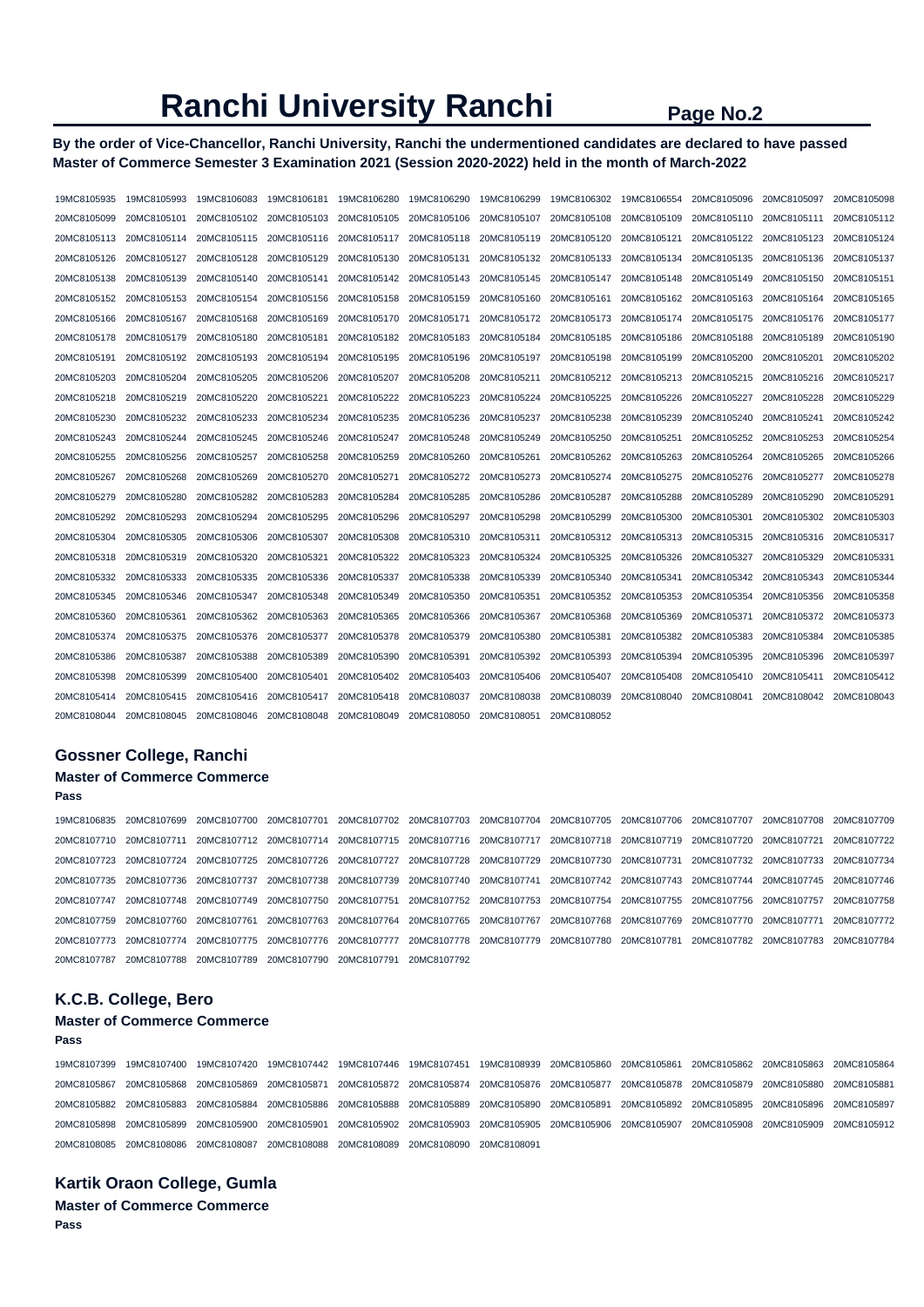# **Ranchi University Ranchi** Page No.3

### **By the order of Vice-Chancellor, Ranchi University, Ranchi the undermentioned candidates are declared to have passed Master of Commerce Semester 3 Examination 2021 (Session 2020-2022) held in the month of March-2022**

20MC8106460 20MC8106461 20MC8106462 20MC8106464 20MC8106465 20MC8106466 20MC8106469 20MC8106470 20MC8106471 20MC8106472 20MC8106473 20MC8106475 20MC8106476 20MC8106477 20MC8106478 20MC8106479 20MC8106480 20MC8106481 20MC8106482 20MC8106486 20MC8106487 20MC8106488 20MC8106489 20MC8106490 20MC8106491 20MC8106492 20MC8106493 20MC8106494 20MC8106495 20MC8106496 20MC8106497 20MC8106498 20MC8106499 20MC8106500 20MC8106501 20MC8106502 20MC8106503 20MC8106504 20MC8106505 20MC8106506 20MC8106507 20MC8106508 20MC8106510 20MC8106511 20MC8106512 20MC8106513 20MC8106514 20MC8106515 20MC8106516 20MC8106517 20MC8106520 20MC8106522 20MC8106523 20MC8106525 20MC8106527 20MC8106528 20MC8106529 20MC8106530 20MC8106531 20MC8106532 20MC8106533 20MC8106534 20MC8106535 20MC8106536 20MC8106537 20MC8106538 20MC8106539 20MC8106541 20MC8106542 20MC8106543 20MC8106545 20MC8106546 20MC8106548 20MC8106549 20MC8106550 20MC8106551 20MC8106552 20MC8106553 20MC8108095

## **R.L.S.Y. College, Ranchi**

#### **Master of Commerce Commerce**

#### **Pass**

18MC8103045 18MC8103048 19MC8102021 20MC8107034 20MC8107035 20MC8107036 20MC8107037 20MC8107040 20MC8107041 20MC8107042 20MC8107043 20MC8107044 20MC8107045 20MC8107046 20MC8107047 20MC8107049 20MC8107050 20MC8107051 20MC8107052 20MC8107053 20MC8107054 20MC8107055 20MC8107056 20MC8107057 20MC8107058 20MC8107060 20MC8107061 20MC8107062 20MC8107063 20MC8107064 20MC8107065 20MC8107067 20MC8107068 20MC8107069 20MC8107070 20MC8107071 20MC8107072 20MC8107073 20MC8107074 20MC8107076 20MC8107077 20MC8107078 20MC8107079 20MC8107080 20MC8107081 20MC8107082 20MC8107083 20MC8107084 20MC8107085 20MC8107086 20MC8107087 20MC8107088 20MC8107089 20MC8107091 20MC8107092 20MC8107093 20MC8107094 20MC8107095 20MC8107096 20MC8107097 20MC8107098 20MC8107099 20MC8107100 20MC8107102 20MC8107103 20MC8107104 20MC8107105 20MC8107106 20MC8107107 20MC8107109 20MC8107110 20MC8107111 20MC8107113 20MC8107115 20MC8107116 20MC8107118 20MC8107120 20MC8107121 20MC8107124 20MC8107125 20MC8107126 20MC8107127 20MC8107129 20MC8107130

#### **Simdega College, Simdega**

### **Master of Commerce Commerce**

#### **Pass**

20MC8107517 20MC8107518 20MC8107519 20MC8107520 20MC8107521 20MC8107522 20MC8107523 20MC8107524 20MC8107525 20MC8107526 20MC8107527 20MC8107528 20MC8107529 20MC8107530 20MC8107531 20MC8107532 20MC8107533 20MC8107534 20MC8107535 20MC8108149 20MC8108150 20MC8108151 20MC8108152 20MC8108153 20MC8108154 20MC8108155 20MC8108156 20MC8108158 20MC8108160

#### **S.S.Memorial College, Ranchi**

# **Master of Commerce Commerce**

**Pass** 

18MC8103245 19MC8104743 19MC8104774 19MC8108928 20MC8107289 20MC8107290 20MC8107291 20MC8107292 20MC8107293 20MC8107294 20MC8107295 20MC8107296 20MC8107297 20MC8107299 20MC8107300 20MC8107301 20MC8107302 20MC8107303 20MC8107304 20MC8107305 20MC8107306 20MC8107307 20MC8107308 20MC8107309 20MC8107310 20MC8107311 20MC8107312 20MC8107314 20MC8107315 20MC8107316 20MC8107318 20MC8107319 20MC8107320 20MC8107321 20MC8107322 20MC8107323 20MC8107325 20MC8107326 20MC8107327 20MC8107328 20MC8107329 20MC8107331 20MC8107332 20MC8107333 20MC8107334 20MC8107335 20MC8107336 20MC8107337 20MC8107338 20MC8107339 20MC8107340 20MC8107341 20MC8107342 20MC8107343 20MC8107344 20MC8107345 20MC8107346 20MC8107347 20MC8107348 20MC8107349 20MC8107351 20MC8107352 20MC8107353 20MC8107354 20MC8107356 20MC8107357 20MC8107358 20MC8107359 20MC8107360 20MC8107361 20MC8107362 20MC8107364 20MC8107365 20MC8107366 20MC8107367 20MC8107368 20MC8107369 20MC8107370 20MC8107371 20MC8107372 20MC8107373 20MC8107374 20MC8107375 20MC8107376 20MC8107377 20MC8107378 20MC8107379 20MC8107380 20MC8107381 20MC8107382 20MC8107383 20MC8107384 20MC8107386 20MC8107389 20MC8107390 20MC8107391 20MC8107392 20MC8107393 20MC8107394 20MC8107395 20MC8107396 20MC8107397 20MC8107398 20MC8107399 20MC8107400 20MC8107401 20MC8107402 20MC8107403 20MC8107405 20MC8107406 20MC8107407 20MC8107408 20MC8107409 20MC8107410 20MC8107411 20MC8107412 20MC8108112 20MC8108113

#### **Birsa College, Khunti**

### **Master of Commerce Commerce**

**Pass** 

|                                     | 19MC8108532 19MC8108571 20MC8104073 20MC8104075 20MC8104076 20MC8104077 20MC8104078 20MC8104079 20MC8104080 20MC8104081                         |  |  |                                     |  | 20MC8104082 20MC8104083 |  |
|-------------------------------------|-------------------------------------------------------------------------------------------------------------------------------------------------|--|--|-------------------------------------|--|-------------------------|--|
|                                     | 20MC8104084 20MC8104085 20MC8104086 20MC8104087 20MC8104088 20MC8104090 20MC8104091                                                             |  |  | 20MC8104092 20MC8104093 20MC8104094 |  | 20MC8104095 20MC8104096 |  |
|                                     | 20MC8104097 20MC8104098 20MC8104099 20MC8104100 20MC8104101 20MC8104102 20MC8104103 20MC8104104 20MC8104105 20MC8104106 20MC8104107 20MC8104108 |  |  |                                     |  |                         |  |
|                                     | 20MC8104109 20MC8104111 20MC8104112 20MC8104113 20MC8104114 20MC8104115 20MC8104116 20MC8104117 20MC8104118 20MC8104119 20MC8104121 20MC8104121 |  |  |                                     |  |                         |  |
|                                     | 20MC8104122 20MC8104123 20MC8104124 20MC8104125 20MC8104126 20MC8104127 20MC8104128 20MC8104129 20MC8104130 20MC8104131 20MC8104132 20MC8104133 |  |  |                                     |  |                         |  |
|                                     | 20MC8104134 20MC8104135 20MC8104136 20MC8104137 20MC8104138 20MC8104139 20MC8104140 20MC8104141 20MC8104142 20MC8104143 20MC8104144 20MC8104144 |  |  |                                     |  |                         |  |
|                                     | 20MC8104146 20MC8104147 20MC8104148 20MC8104149 20MC8104150 20MC8104151 20MC8104152 20MC8104153 20MC8104154 20MC8108070 20MC8108071 20MC8108072 |  |  |                                     |  |                         |  |
| 20MC8108073 20MC8108075 20MC8108076 |                                                                                                                                                 |  |  |                                     |  |                         |  |